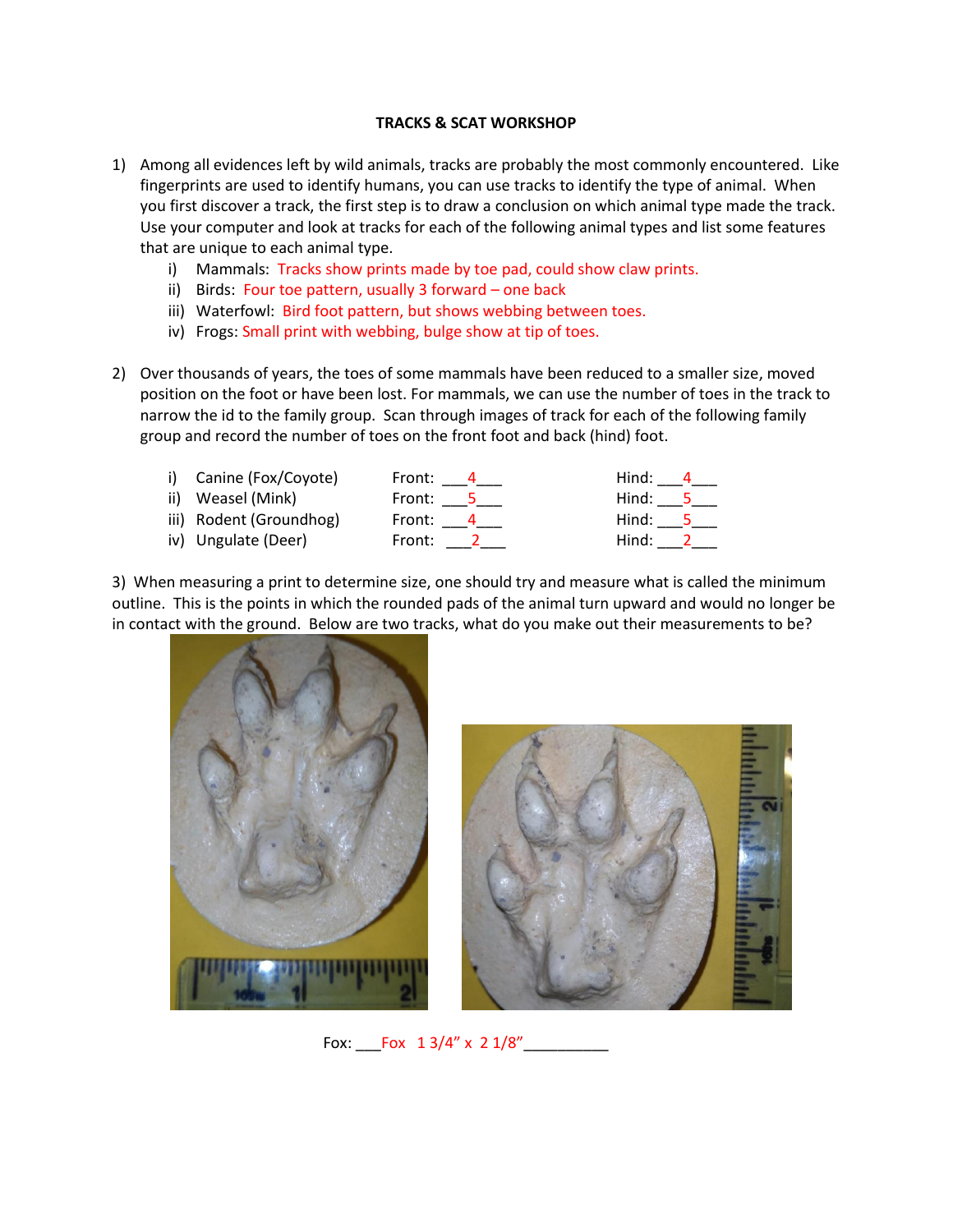

Raccoon: \_\_2 7/8" x 2 1/2"\_

Why should you not completely rely on track measurements for a positive id?

Like humans, there is size variability in animals, including the issue of juvenile and adult animals. This is why you will always have a range for track size. There are different species in the same family group that will overlap in their track measurements.

4) The term "track" refers to an impression made by a single foot. The term "gait" or "trail" refers to a line of tracks that make up the animal's movements. An animal that walks on four legs can move in the following patterns: walk, gallop, bound. Use your computer to explore each of these walking patterns. Draw or write how each of these walking patterns are different and list an animal that uses each pattern.

Bound - Squirrel – A pattern were the hind feet land on the ground at the same time and side by side. The front feet also follow this same pattern.

Gallop – Deer – A pattern were the hind feet land in front of the front feet.

Walk – Coyote – An evenly spaced pattern, alternating sides. Hind print may land on top of front print.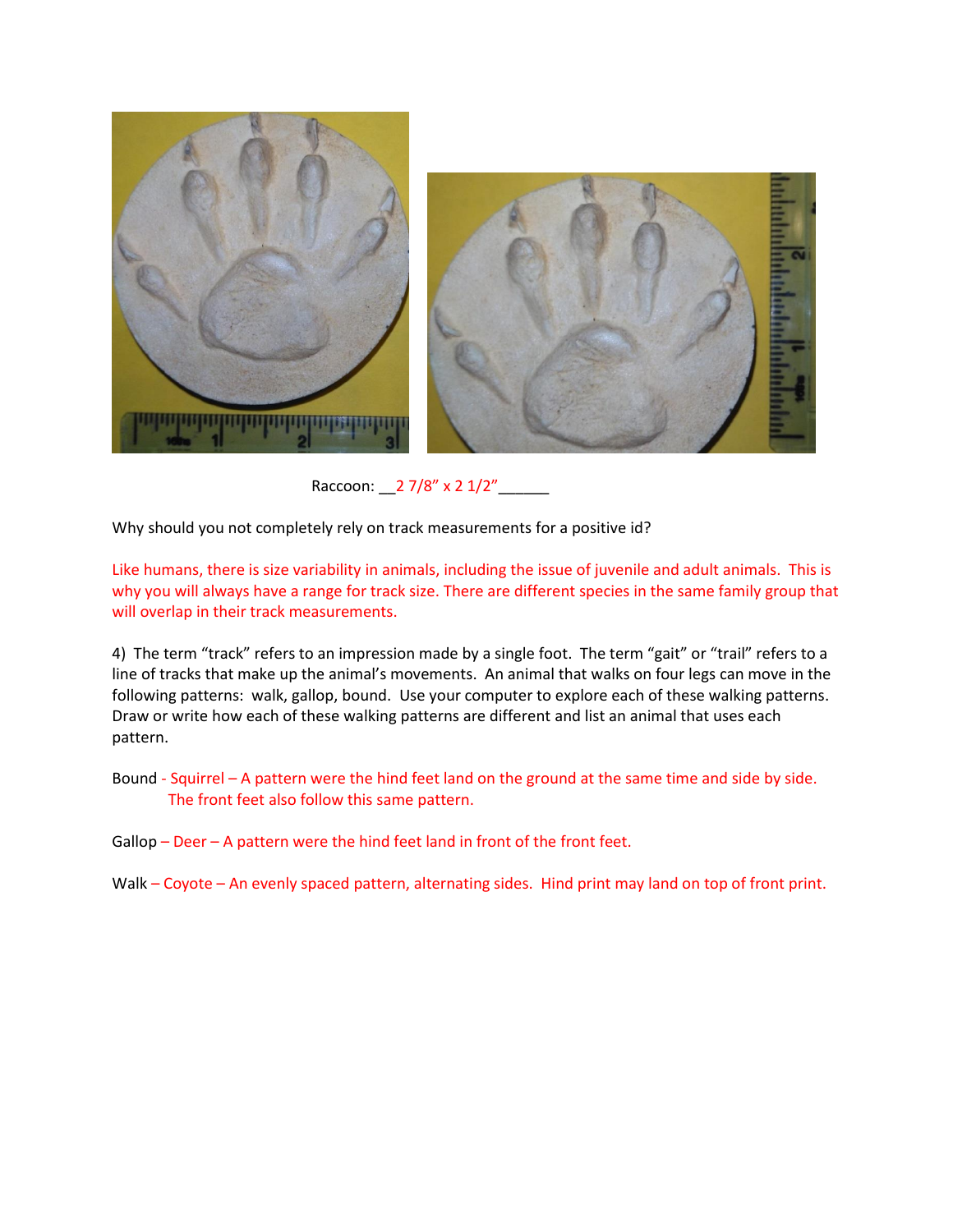5) Tracks of some species show a very characteristic shape and are easy to identify. The casts of some of these species are pictured below. Who are they and what is the distinctive feature of the animal track? (Feel free to use your resources.)



(note: Yearling, Adult almost 2x larger)



A: Bear – shear size B: Beaver - webbed toes



C: Opossum - opposable toe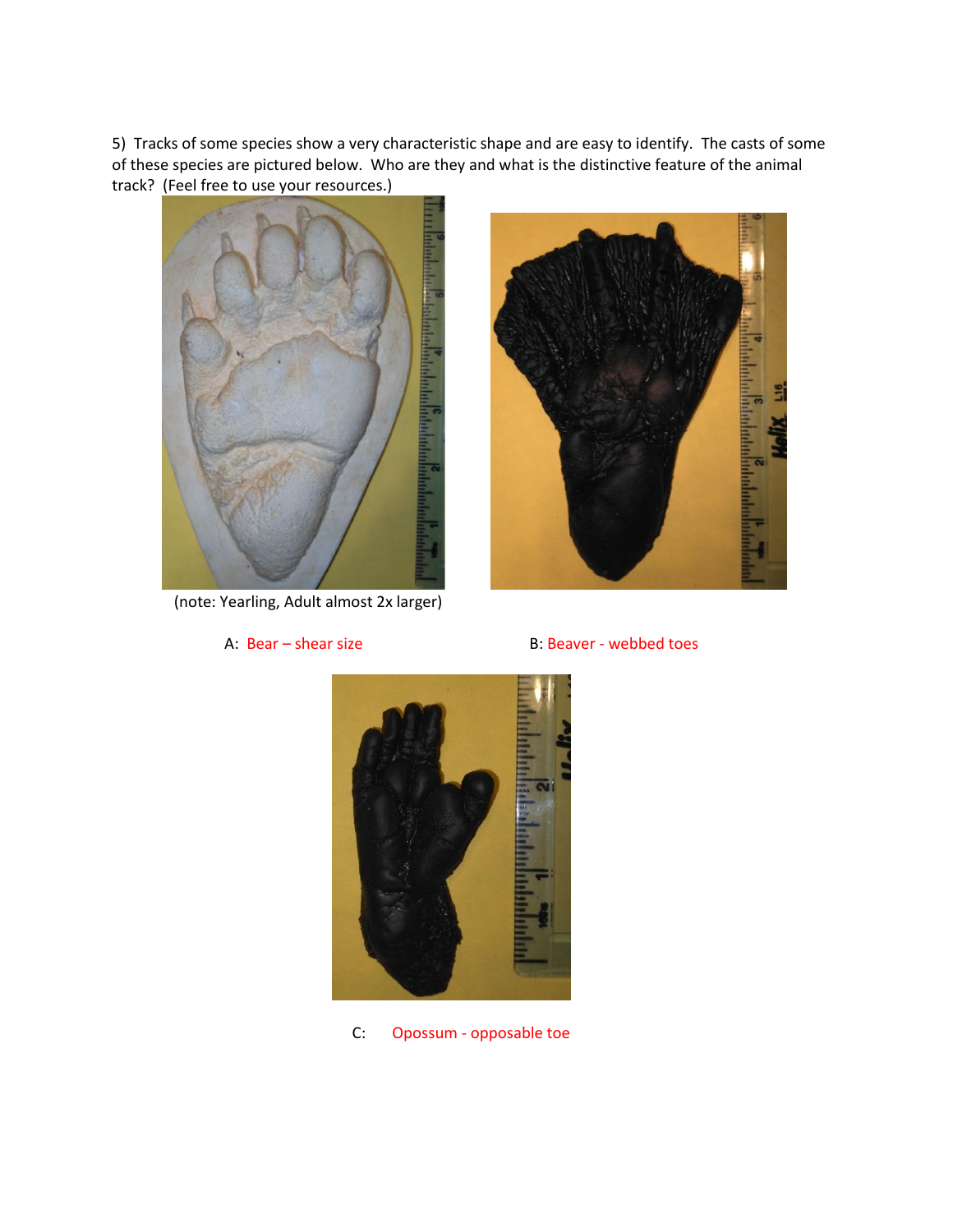6) Below are some common tracks of animals that people can encounter in Hunterdon. Using the resources of the internet and what has been explained so far, can you figure out these animal tracks?



A. Skunk B. Gray Squirrel C. Raccoon

7) Tracks are not the only evidence that animals leave behind. Scat can also be used to help you identify animals in your surroundings and can tell you what the animal was eating. Scat is first described by its shape: spheres (rounded pellets) and cords (elongated segment). Cords are then divided further by their general pattern of the segments: tapered ends, blocks, and folded. Below are four animals that represent each of these patterns. Find pictures of scat for each of these animals and determine which animal best represents what pattern.

- A: Deer:\_\_\_\_\_\_\_\_\_spheres
- B: Coyotes: \_\_\_cord tapered\_
- C: Mink: \_\_\_\_\_\_cord folded\_\_
- D: Raccoon\_\_\_\_cord blocks\_\_

8) Again, sometimes scat is easy to identify by a key characteristic. Explore the scat of these three animals and determine what is so distinctive about each one?

- A: Goose\_\_\_\_\_\_\_\_\_\_nitrogen (green) and frequency (amount of scat)\_\_\_\_\_\_\_\_
- B: Bear Bear Bearch Barge size, nothing compares to it

C: Fox\_\_hair in mass, tapered tips, about the same roundness of an adult's pinky finger.\_

"Tracking" means more than just looking at and examining the various tracks and scat of animals. It includes identifying any type of evidence left behind by the animal. These last set of questions are meant to expose you to other types of evidence that animals can leave as proof of their existence and activities.

9) Pellets form in the gizzard of birds and are compressed masses of bones, fir, and other parts of the prey that are not digestible. These birds cough up pellets about twice a day at their roost sites usually